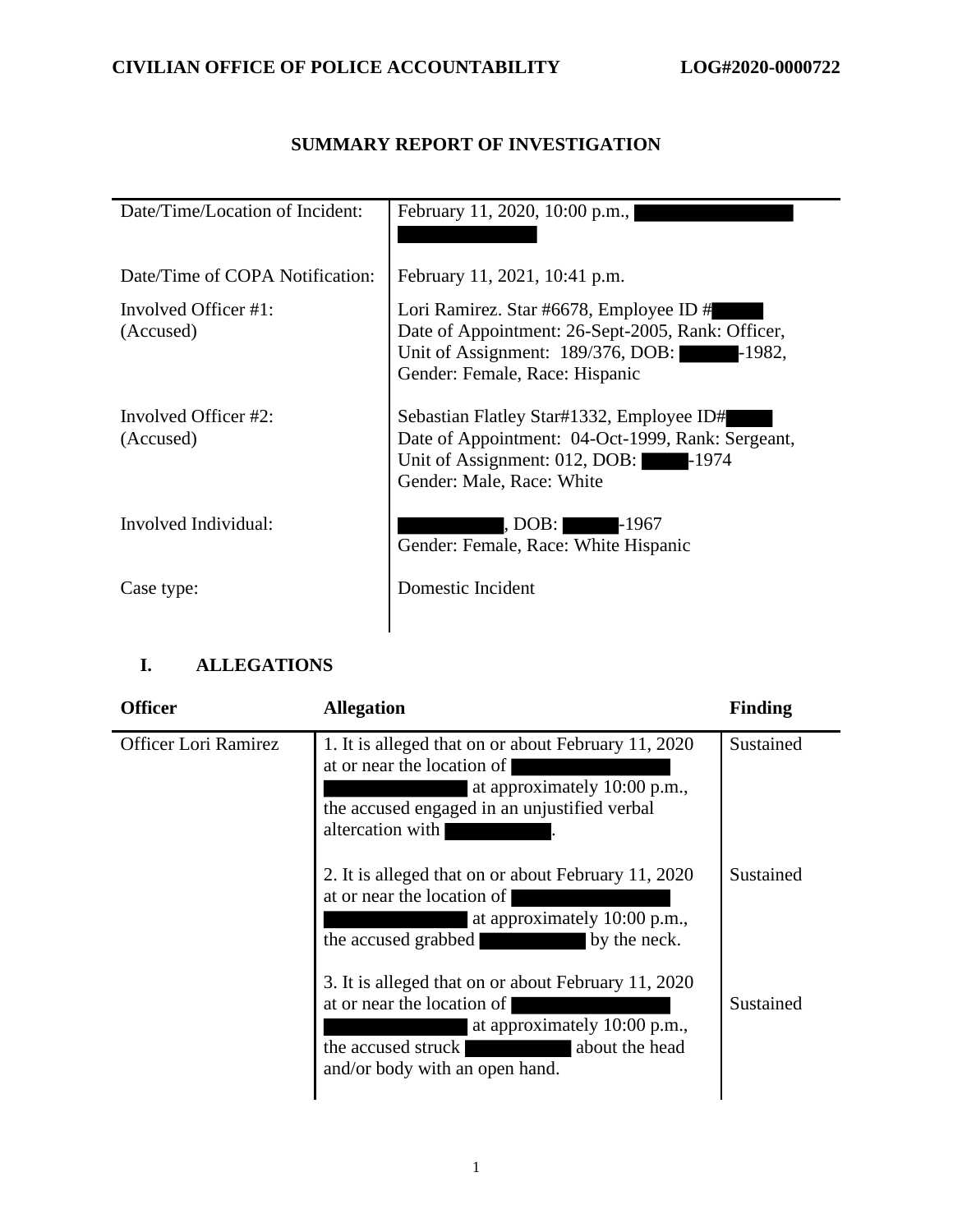|                               | 4. It is alleged that on or about February 11, 2020<br>at or near the location of<br>, at approximately 10:00 p.m.,<br>the accused threatened to shoot                                                                                                                                  | Sustained |
|-------------------------------|-----------------------------------------------------------------------------------------------------------------------------------------------------------------------------------------------------------------------------------------------------------------------------------------|-----------|
|                               | 5. It is alleged that on or about February 11, 2020<br>at or near the location of<br>, at approximately 10:00 p.m.,<br>the accused struck<br>about the head<br>and/or body with a closed fist.                                                                                          | Sustained |
|                               | 6. It is alleged that on or about February 11, 2020<br>at or near the location of<br>, at approximately 10:00 p.m.,<br>the accused applied pressure to<br>$\cdot_{\rm s}$<br>neck.                                                                                                      | Sustained |
|                               | 7. It is alleged that on or about February 11, 2020<br>at or near the location of<br>, at approximately 10:00 p.m.,<br>the accused failed to control/maintain possession of<br>her weapon.                                                                                              | Unfounded |
|                               | 8. It is alleged that on or about February 11, 2020<br>at or near the location of<br>, at approximately 10:00 p.m.,<br>the accused threatened to damage<br>'s<br>property.                                                                                                              | Sustained |
| <b>Sgt. Sebastian Flatley</b> | 1. It is alleged that on or about February 11, 2020<br>at the location of<br>, at approximately 10:00 p.m., the<br>accused failed to take proper action against PO Lori<br>Ramirez in that he failed to assure/effectuate arrest<br>for her involvement in a domestic related incident. | Sustained |
|                               | 2. It is alleged that on or about February 11, 2020<br>at the location of<br>at approximately 10:00 p.m., the<br>accused failed to conduct a thorough and adequate<br>investigation regarding a domestic related incident<br>involving Lori Ramirez.                                    | Sustained |
|                               | 3. It is alleged that on or about February 11, 2020<br>at the location of<br>at approximately 10:00 p.m., the                                                                                                                                                                           | Sustained |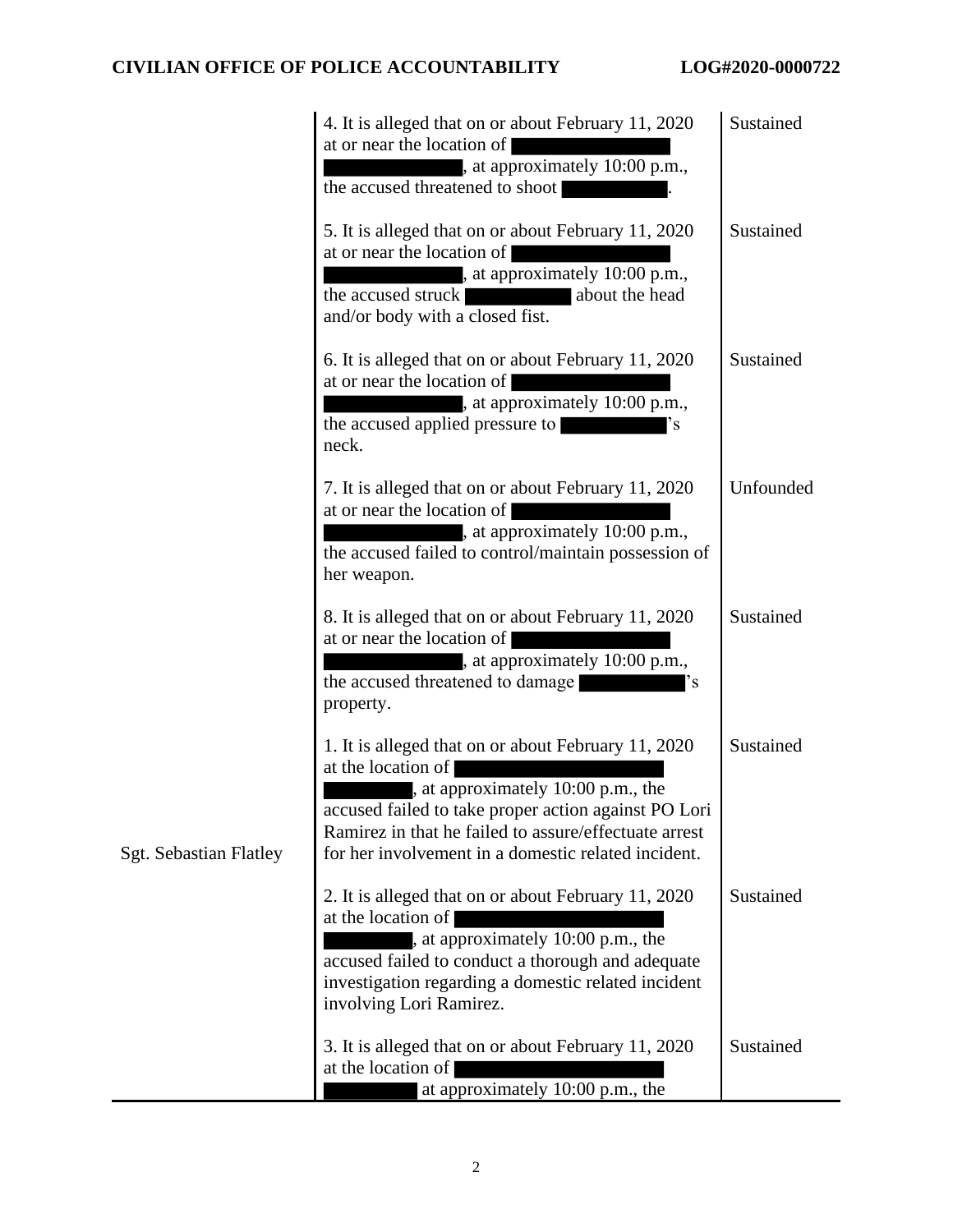protect/preserve evidence related to the reported<br>domestic incident. accused was inattentive to duty in that he failed to domestic incident.

## **II. APPLICABLE RULES AND LAWS Rules**

Rule 2- Any action or conduct which impeded the Department's efforts to achieve its policy and goals or brings discredit upon the Department.

Rule. 3- Any failure to promote the Department's efforts to implement its policy or accomplish its goals.

Rule 5- Failure to Perform any duty.

Rule 6- Disobedience of an order or directive, whether written or oral.

Rule 9- Engaging in an unjustified verbal or physical altercation with any person, while on or off duty.

Rule 10: Inattention to duty.

Rule 11: Incompetency or inefficiency in the performance of duty.

#### **Special/General Order**

- 1. General Order 04-04- Domestic Incidents effective December 28, 2012
- 2. General Order 04-01 Preliminary Investigations effective October 15, 2017

## **III. SUMMARY OF EVIDENCE<sup>1</sup>**

On February 11, 2020, at approximately  $10:00$  p.m.,  $\blacksquare$  called  $911^2$  and reported that she was attacked by her girlfriend, Officer Lori Ramirez #6678 at their shared residence located at **The Contract Exercise 2.** In response, Sgt. Sebastian Flatley #1332 of the 012<sup>th</sup> District responded to the scene. According to the **Initiation Report** authored by Sgt. Flatley on February 11, 2020,<sup>3</sup> stated that she and Officer Ramirez were engaged in a verbal altercation after Officer Ramirez accused her of hiding her weapon. During that time, Officer Ramirez became angry, grabbed by the throat and struck her about the head and upper body. Also noted, was that the incident was captured on video. However, no arrest or related case report number (also known as an RD number) was noted in the Initiation Report.

<sup>1</sup>COPA conducted a full and complete investigation of this matter, including the interview of all pertinent civilian and officer witnesses, and the collection and review of digital, documentary, and forensic evidence.

 $<sup>2</sup>$  Att. 4</sup>

 $3$  Att. 1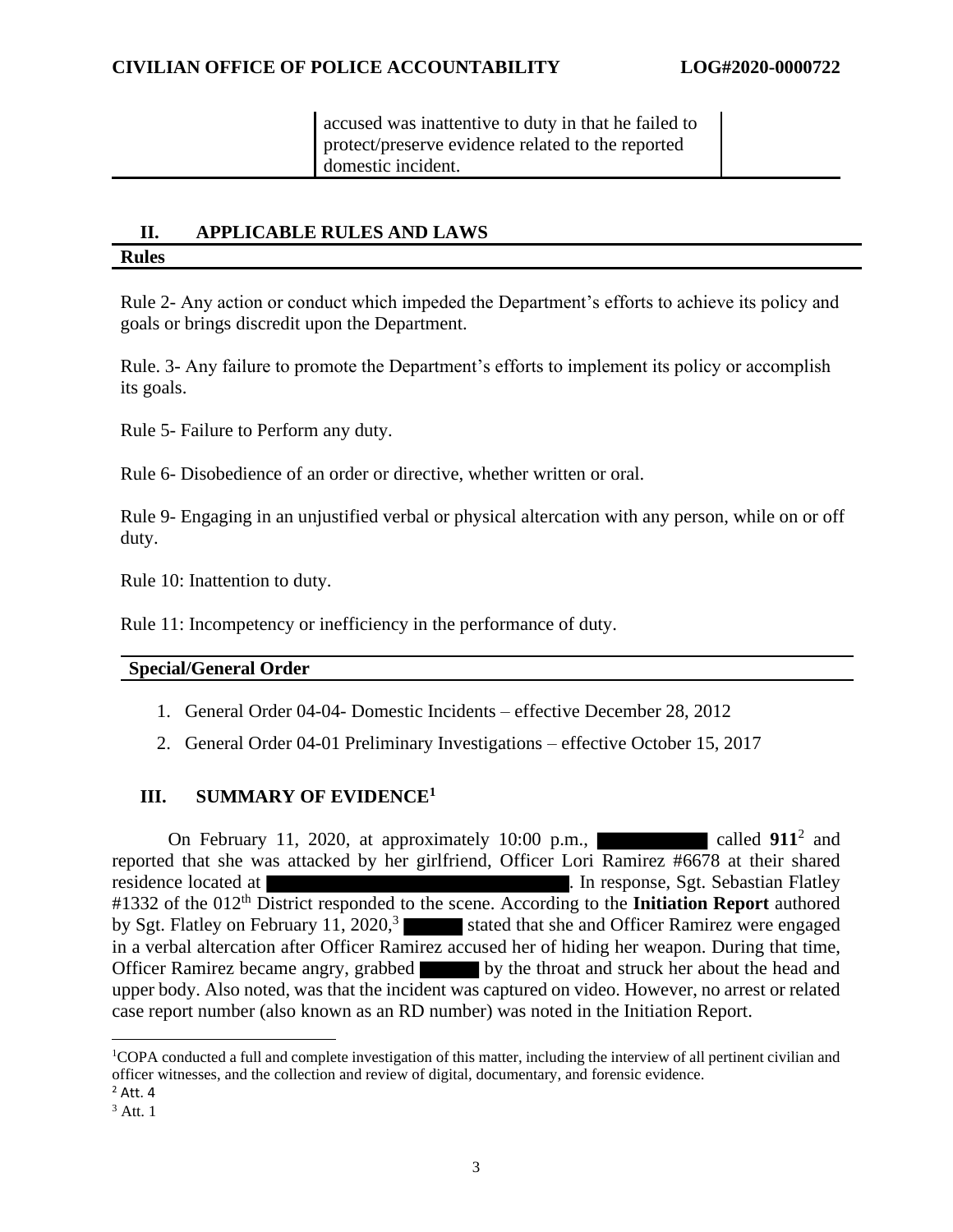On the day of incident, Sgt. Flatley captured his interactions with the involved parties on his **Body-worn camera**.<sup>4</sup> The footage shows a visibly upset reporting that Officer Ramirez believed had her firearm, which denies. alleges Officer Ramirez then grabbed by the throat and struck her about the body.<sup>5</sup> It also shows, Officer Ramirez admitting that she "choked" and/or "grabbed" while demonstrating her actions with her hands.<sup>6</sup> shows the home surveillance video capturing the incident to Sgt. Flatley, who tells her to hold on to the video and says he has no means to take the video. The footage also captures Sgt. Flatley stating to an unknown individual, "No. No RD," before turning his body-worn camera off.<sup>7</sup>

On February 12, 2020, went to the  $011<sup>th</sup>$  District to report the incident for a second time. During that time, CPD conducted an **audio** interview with  $8^8$  and she reported essentially the same information she provided to Sgt. Flatley the previous day. added Officer Ramirez threatened to smash her laptop with a hammer and threatened to shoot her. stated she did not have any visible injuries. On February 12, 2020, the incident was documented under **Case Incident Report RD#** <sup>9</sup> which ultimately led to the **arrest of Officer Ramirez**<sup>10</sup> for Domestic Battery and Assault on February 13, 2020. The criminal charges were dismissed on February 20, 2020.<sup>11</sup> **Photos**<sup>12</sup> of were taken by an evidence technician though no injuries were noted or visible.

COPA was unable to obtain the cooperation of Therefore, COPA acquired an **Affidavit Override**<sup>13</sup> from the Chicago Police Department to proceed with this investigation. Although refused to cooperate with COPA's investigation, during a **phone call**<sup>14</sup> with COPA, she denied any history of domestic violence and asserted this was the first and only domestic related incident. She denied having injuries from this incident and stated, "I see this as a lesson learned and just think this was one traumatic experience."

COPA also obtained **home video footage**<sup>15</sup> of the incident collected by CPD. The footage depicts Officer Ramirez initiating a verbal altercation with regarding her presumed missing weapon. denies having Officer Ramirez's firearm. Officer Ramirez attempts to grab laptop and begins to grab and strike at or near the head and/or upper body as she yelled several times, "Where the fuck is it?" Officer Ramirez's hand appears to be balled into a fist at times. At one point, Officer Ramirez appears to make sustained contact with near her neck area using her left hand.<sup>16</sup> Video also captures Officer Ramirez threatening to shoot

7 Id. at 27:49

- $10$  Att. 3
- $11$  Att. 28
- $12$  Att. 7
- $13$  Att. 10
- <sup>14</sup> Att. 13
- <sup>15</sup> Att. 26

<sup>4</sup> Att. 14

<sup>5</sup> Id. at 25:00-27:35

<sup>6</sup> Id. at 6:00

<sup>&</sup>lt;sup>8</sup> Att. 25 (CPD Detective Sergio Velazquez #21209 conducted an audio recorded the statement of  $9$  Att. 2

<sup>16</sup> Id. at 00:20-00:27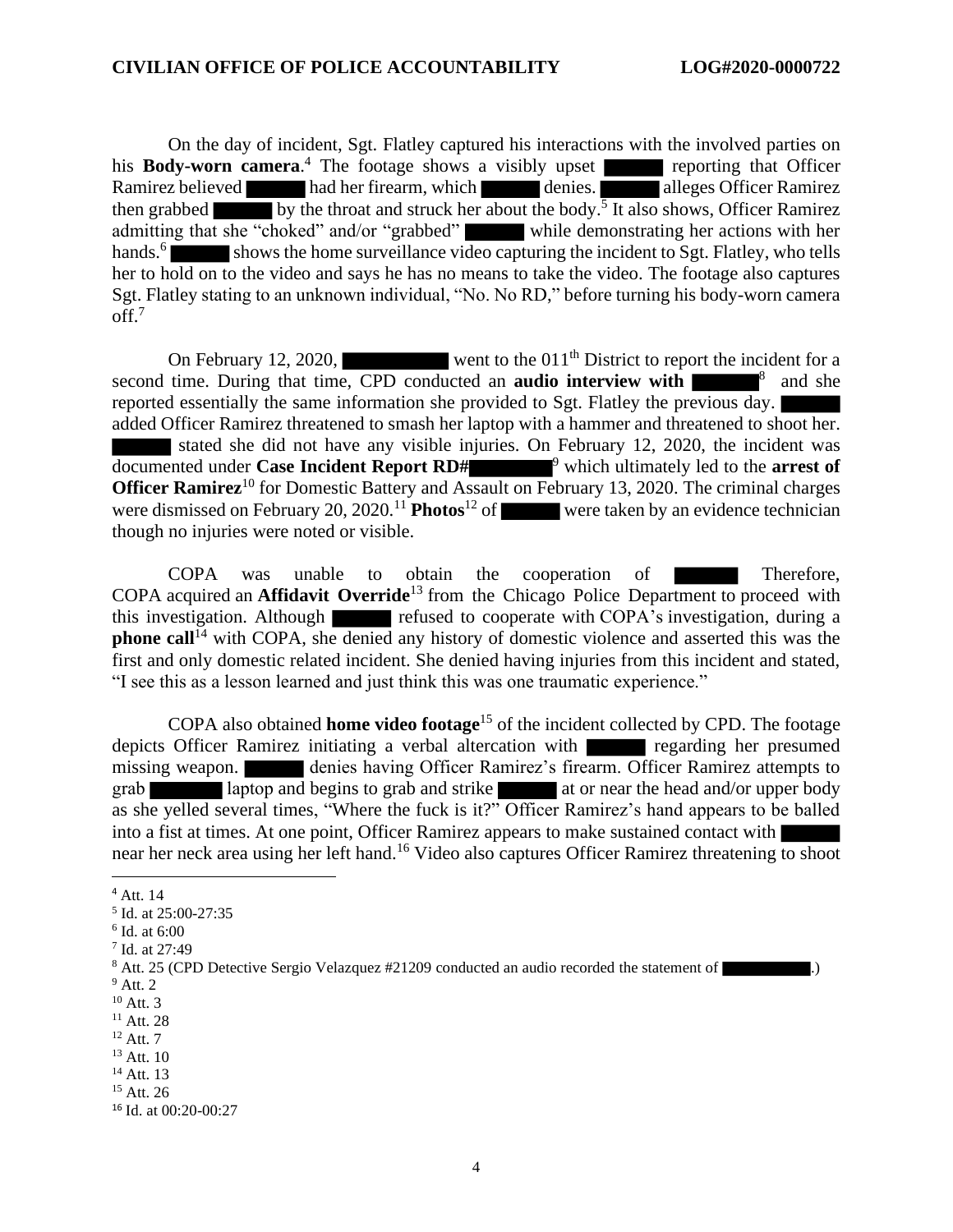when she found the weapon stating, "I swear to God. I'm going to fucking find it. I'm going to fucking shoot you."<sup>17</sup> is visibly emotional and crying and does not appear to engage in the physical altercation.

**Sergeant Sebastian Flatley**<sup>18</sup> provided a statement to COPA on April 13, 2021. He related that on the date of incident, he responded to a request for supervisor at the residence of and Officer Ramirez regarding a domestic incident. Upon arrival, he briefly spoke with the complainant ( ) and accused (Officer Ramirez). At that time, appeared distraught as she reported that she was a victim of a domestic battery. She reported a verbal altercation turned physical after Officer Ramirez's accused her of hiding Ramirez's weapon. She further relayed, Officer Ramirez grabbed her by the neck and hit her about the body with her hands. reported that she was in possession of a video which captured the incident described.<sup>19</sup> Sgt. Flatley relayed, stated she wanted something to be done multiple times.<sup>20</sup> However, he never asked what she wanted done or if she wanted the accused arrested.<sup>21</sup>

Regarding his interactions with Officer Ramirez on February 11, 2020, Sgt. Flatley confirmed that he opted not to seek the officer's account because he believed a more thorough investigation would be conducted by one of the administrative agencies and did not want to taint that investigation.<sup>22</sup> Moreover, he did not order an evidence technician due to timing issues<sup>23</sup> and did not attempt to preserve video footage of the incident because he believed someone else (a detective or administrative investigator) would retrieve it later.<sup>24</sup> Additionally, although he knew the incident stemmed from accusations that hid the accused's weapon, he did not inquire about it at the time, since Officer Ramirez did not mention that she did not have her weapon.<sup>25</sup> Throughout his interview, he emphasized that he based his actions or inactions that evening on his belief that there would be an administrative investigation that would collect further information and possibly lead to an arrest.<sup>26</sup> Although he documented the event in an initiation report, he admitted to failing to generate a case report. Sgt. Flatley did not effectuate an arrest even though he: 1) determined that Officer Ramirez was the aggressor, 2) observed video footage of a physical altercation between Officer Ramirez and and 3) received admissions by Officer Ramirez regarding her involvement in a physical altercation.<sup>27</sup> Sgt. Flatley believed it within his discretion to initiate an arrest. In his words, he believed, "the administrative investigation would have been more comprehensive than a criminal one."<sup>28</sup>

At the conclusion of his interview, Sgt. Flatley denied all allegations and believed that his actions were in compliance with the Department's rules and regulations.<sup>29</sup>

<sup>28</sup> Id. at 1:19:55

<sup>&</sup>lt;sup>17</sup> Id. at 0:55

<sup>18</sup> Att. 17, 18

<sup>19</sup> Att. 17 at 10:40-12:00

<sup>20</sup> Att. 17 at 9:50-10:15

<sup>21</sup> Id. at 1:03:00-1:06:10

<sup>22</sup> Id. at 12:50-14:00 and 19:35-22:50

<sup>23</sup> Id. at 34:03-34:55

<sup>24</sup> Id. at 38:00-39:20

<sup>25</sup> Id. at 54:00-58:40 and 1:07:23-1:08:45

<sup>26</sup> Id. at 50:40-52:40

<sup>27</sup> Id. at 24:15-25:05

<sup>29</sup> Id. at 35:30-35:40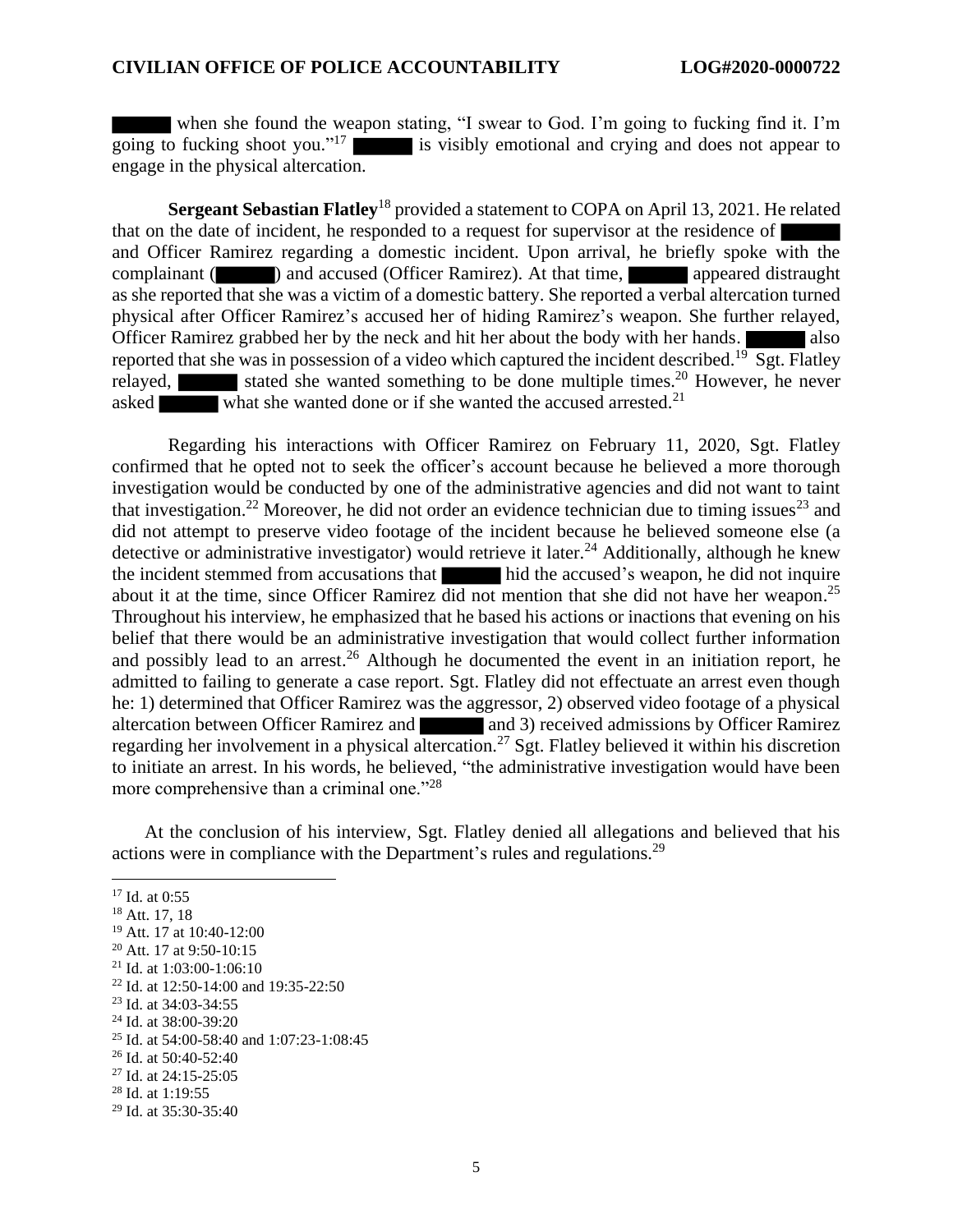In a statement to COPA on May 12, 2021, **Officer Lori Ramirez**<sup>30</sup> admitted to confronting her partner, on February 11, 2020, regarding the whereabouts of her weapon. This led to a verbal altercation which turned physical. The accused admitted to initiating and making some physical contact with her hands upon body. However, she did not agree with the characterization of the physical allegations. She admitted to grabbing neck/shoulder area and striking her with an open hand. However, she contended that she did not apply pressure to her neck or strike her with a closed fist. <sup>31</sup> Officer Ramirez admitted that her hand may have been balled into a fist but did not believe she made contact with using her fist.

Days leading up to the incident, the couple was experiencing relationship issues. On the day of incident, Officer Ramirez confronted about her behavior after showed up at a post-holiday party with her colleagues the day before.<sup>32</sup> During the conversation, alluded to taking something from Officer Ramirez and hiding it. Due to previous statements made regarding taking or hiding Officer Ramirez's weapons, Officer Ramirez concluded she had taken her weapon.<sup>33</sup> The accused went upstairs to check the drawer where she kept her weapon and did not see it. She then returned downstairs to while yelling and screaming "Where's my gun!" and grabbing her. Officer Ramirez eventually returned upstairs and checked the drawer again. She then realized she overlooked the weapon, returned, and apologized to for her actions.<sup>34</sup>

During this time, revealed to Officer Ramirez that she took her iPad and hid it. The accused asserted that the iPad was a gift to her from In efforts to prove to that she did not care about the iPad, Officer Ramirez retrieved a hammer and threatened to break it. However, she denied lunging at the device or with the hammer.<sup>35</sup> At the conclusion of the events, was upset and accused her of hitting and choking her. Officer Ramirez told to call the police if she believed the incident warranted their involvement.<sup>36</sup> **alled** 911 and CPD arrived at the residence at which time the accused briefly spoke with the responding Sergeant. A few days later, Officer Ramirez was arrested and charged with Domestic Battery.<sup>37</sup> However, the charges were later dismissed.<sup>38</sup>

Despite this incident, Officer Ramirez and have continued their relationship. In conclusion, Officer Ramirez appeared remorseful and described the incident traumatic experience. After the incident, Officer Ramirez sought services from the Department's Employee Assistance Program.<sup>39</sup>

<sup>30</sup> Att. 24, 25

<sup>31</sup> Att. 24 at 24:55-28:30 and 57:30-1:01:50

<sup>32</sup> Att. 24 at 21:00-22:30

<sup>33</sup> Id. at 43:50-44:20 and 51:30-52:50

<sup>34</sup> Id. at 6:30-13:15 and 48:00-48:25

<sup>35</sup> Id. at 31:05-34:46

<sup>36</sup> Id. at 13:45-14:25

<sup>37</sup> Att. 3

<sup>38</sup> Att. 11

<sup>39</sup> Att. 24 at 55:00-56:50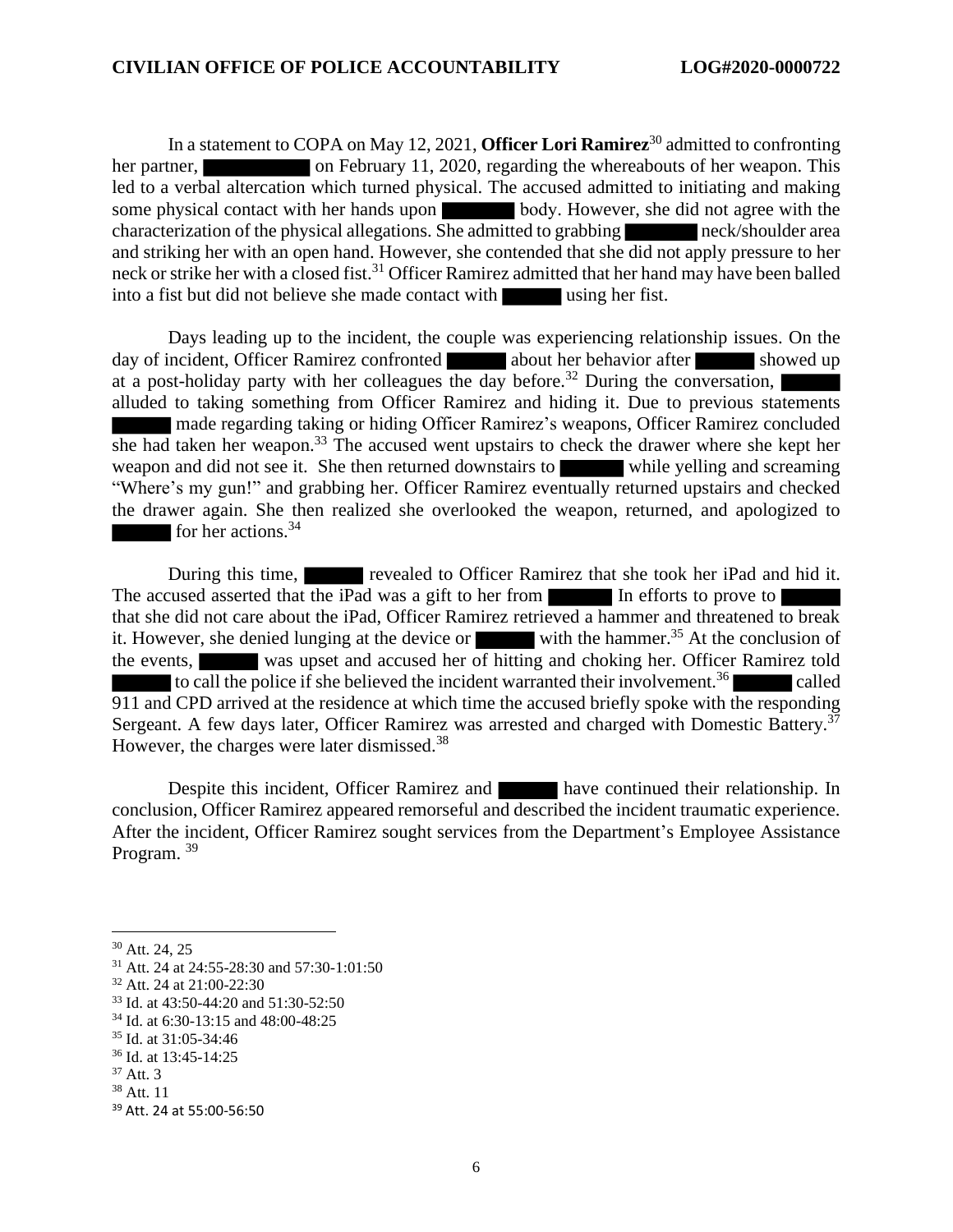## **IV. LEGAL STANDARD**

For each Allegation COPA must make one of the following findings:

1. Sustained - where it is determined the allegation is supported by a preponderance of the evidence;

2. Not Sustained - where it is determined there is insufficient evidence to prove the allegations by a preponderance of the evidence;

3. Unfounded - where it is determined by clear and convincing evidence that an allegation is false or not factual; or

4. Exonerated - where it is determined by clear and convincing evidence that the conduct described in the allegation occurred, but it is lawful and proper.

A preponderance of evidence can be described as evidence indicating that it is more likely than not that the conduct occurred and violated Department policy. See Avery v. State Farm Mutual Automobile Insurance Co., 216 Ill. 2d 100, 191 (2005), (a proposition is proved by a preponderance of the evidence when it has found to be more probably true than not). If the evidence gathered in an investigation establishes that it is more likely that the misconduct occurred, even if by a narrow margin, then the preponderance of the evidence standard is met.

Clear and convincing evidence is a higher standard than a preponderance of the evidence but lower than the "beyond-a-reasonable doubt" standard required to convict a person of a criminal offense. See e.g., People v. Coan, 2016 IL App (2d) 151036 (2016). Clear and Convincing can be defined as a "degree of proof, which, considering all the evidence in the case, produces the firm and abiding belief that it is highly probable that the proposition  $\dots$  is true." Id. at  $\P$  28

## **V. ANALYSIS AND CONCLUSION**

## **a. Allegations against Officer Ramirez**

COPA finds that **Allegations 1-6 and 8** that **Officer Ramirez** engaged in an unjustified verbal altercation with states with states are struck her about the head/and states about the head/and or body with an open hand, threatened to shoot her, struck her about the head and/or body with a closed fist, applied pressure to neck, and threatened to damage property are **Sustained,** in violation of rules 9 and/or 2. All evidence available along with the accused's account of events support the allegations by a preponderance of evidence. Although, COPA was unable to obtain a statement from this incident was captured on video and made statements on BWC and in an audio recorded interview with BIA. The home surveillance footage obtained clearly depicts the accused using her hands to attack, grab, and strike about the head and body as she sat on a couch. Likewise, the threat Officer Ramirez made to shoot can be heard. Although Officer Ramirez denied that she used her hands to strike with a closed fist or apply pressure to her neck, she admitted to grabbing her at or near the neck/shoulder area and that her hand may have been balled into a fist. Officer Ramirez recalls threatening to damage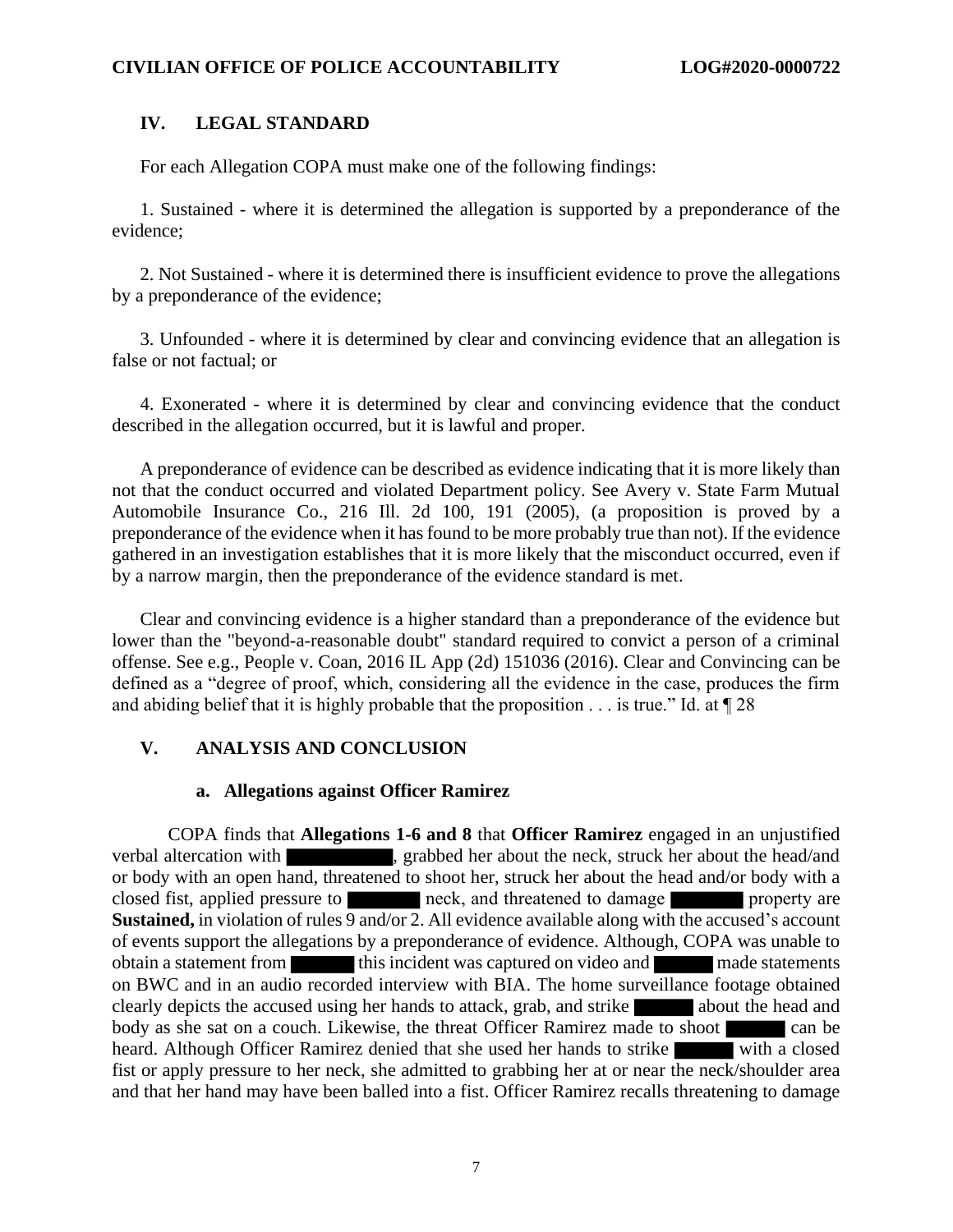an iPad she received as a gift from with a hammer. However, reports that Officer Ramirez was threatening to damage the laptop. COPA does not find it significant whether Officer Ramirez threatened to damage the laptop or iPad that, as the two resided together for approximately 5 years and appeared to both utilize the iPad. Rather, it is the threat to damage property that is significant, and that fact is not in dispute. The allegations are supported by a preponderance of the evidence and are Sustained.

COPA finds **Allegation #7** that Officer Ramirez failed to maintain possession of her weapon is **Unfounded**. As mentioned above, at the time of incident the accused believed that had removed her weapon from its stored area. However, within minutes she found this to be untrue. Additionally, denied having Officer Ramirez's firearm in her possession. There is no evidence that Officer Ramirez's failed to maintain possession of her weapon. Therefore, COPA finds that there is clear and convincing evidence that this allegation not factual, and the allegation is Unfounded.

## **b. Allegations against Sgt. Flatley**

COPA finds that **Allegations #1-3** that **Sergeant Flatley** failed to assure/effectuate the arrest of Officer Lori Ramirez for her involvement in a domestic incident, failed to conduct a thorough and adequate investigation regarding the incident, and was inattentive to duty in that he failed to protect/preserve evidence related to the reported incident are **Sustained**, in violation of rules 3, 5, 6, 10, and/or 11.

General Order G04-04: Domestic Incidents clearly enumerates the responsibilities of Department members when responding to the scene of a domestic violence incident. Relevant to COPA's analysis of Sgt. Flatley's conduct is the policy stated in the order, which states in part, "Recognizing that the Illinois Domestic Violence Act (IDVA) seeks to protect victims of domestic violence, members will use all reasonable means to prevent further abuse, including the arrest of the offender when there is probable cause."<sup>40</sup> Although an arrest is not mandatory, the General Order clearly states, "If there is probably cause to believe that a person has committed a crime of domestic violence, *the preferred response of the officer is the arrest of the offender*." (emphasis added) <sup>41</sup> Members must also "prepare the appropriate case report for any bona fide allegations of domestic violence,"<sup>42</sup> "determine whether there is any evidence present,"<sup>43</sup> and "give the victim a completed Domestic Incident Notice and explain its contents."<sup>44</sup>

Sgt. Flatley clearly failed to assure/effectuate the arrest of Officer Lori Ramirez. Despite admitting that he identified the accused as the aggressor, partially observing a physical struggle on video, gathering an unsolicited admission from the accused and the victim's allegations; Sgt. Flatley opted not to make an arrest. Moreover, he suggests that an arrest was not effectuated because did not sign complaints or ask for the accused to be arrested<sup>45</sup> and did not have

<sup>40</sup> General Order G04-04 (II).

 $41$  Id. at V(A).

 $42$  Id. at IV(B)(3).

 $43$  Id. at IV(A)(3).

 $44$  Id. at IV(B)(4).

<sup>45</sup> Id. at 22:30-23:40, 25:45-26:55, 31:10-33:35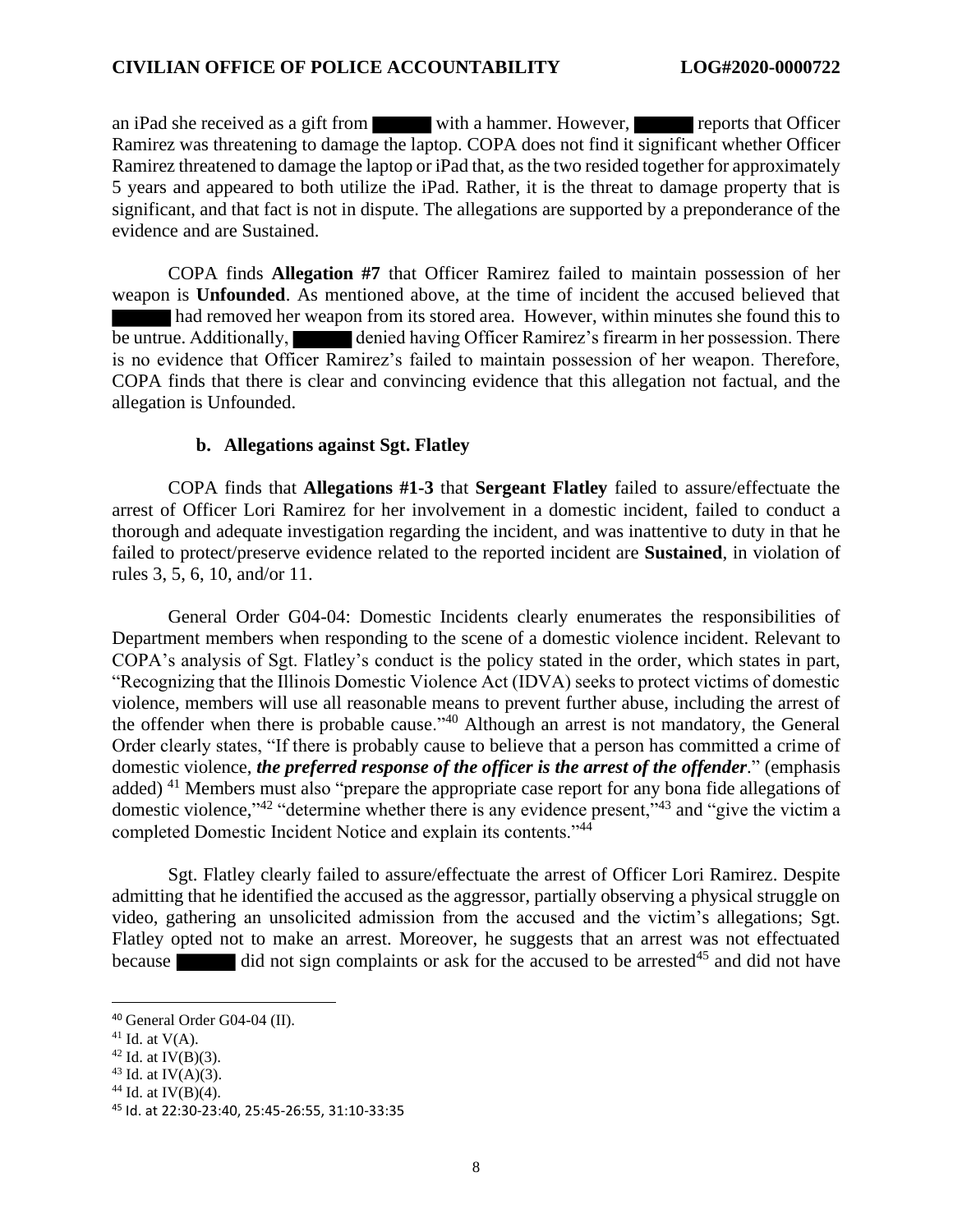visible injuries. However, Sgt. Flatley never discussed the option for an arrest with or asked if she was willing to sign complaints, placing the onus on a civilian to advise him of what law enforcement action she wanted. Furthermore, he did not ensure that a case report was generated or advise of her ability to obtain a warrant for Officer Ramirez's arrest, making an arrest improbable.

Additionally, Sgt. Flatley failed to conduct a thorough and adequate investigation regarding the incident and failed to protect/preserve the evidence. By his own admission, Sgt. Flatley admitted that he did not feel a need to take a closer look at the video footage or preserve it even though he observed a physical struggle between the couple on cell phone.<sup>46</sup> Sgt. Flatley did not take the time to fully watch the video. Sgt. Flatley had the ability to capture the home surveillance video on his body-worn camera to preserve it, ask to email it to him, or at minimum observe the entire video so he could account for its contents if needed at a later date. He took none of these steps. Additionally, knowing that the incident precipitated from a conversation about Officer Ramirez's weapon, Sgt. Flatley confirmed he did not ask about the weapon, since Officer Ramirez did not mention it.

For all reasons stated above, COPA finds all allegations against Sgt. Flatley are Sustained.

## **IV. RECOMMENDED DISCIPLINE FOR SUSTAINED ALLEGATIONS**

## **a. Officer Lori Ramirez**

#### **i. Complimentary and Disciplinary History**<sup>47</sup>

- **1. Complimentary**: 2 Crime Reduction Awards (2009, 2019), 1 Arnold Mireles Special Partner Award, 4 Attendance Recognition Awards, 4 Complimentary Letters, 2 Department Commendations, 89 Honorable Mentions, 1 Honorable Mention Ribbon Awards, 2 Joint Operations Awards, 1 NATO Summit Service Award, 1 Presidential Election Deployment Award (2008), 3 Problem Solving Awards, 1 Special Commendation, 1 Unit Meritorious Performance Award
- **2. Disciplinary**: None

## **ii. Recommended Penalty, by Allegation**

- **1. Allegation No. 1:** 20-day Suspension & Anger Management
- **2. Allegation No. 2:** 20-day Suspension & Anger Management
- **3. Allegation No. 3:** 20-day Suspension & Anger Management

<sup>46</sup> Id. at 36:15-37:50 and 1:12:35-1:13:00

<sup>47</sup> Att. 29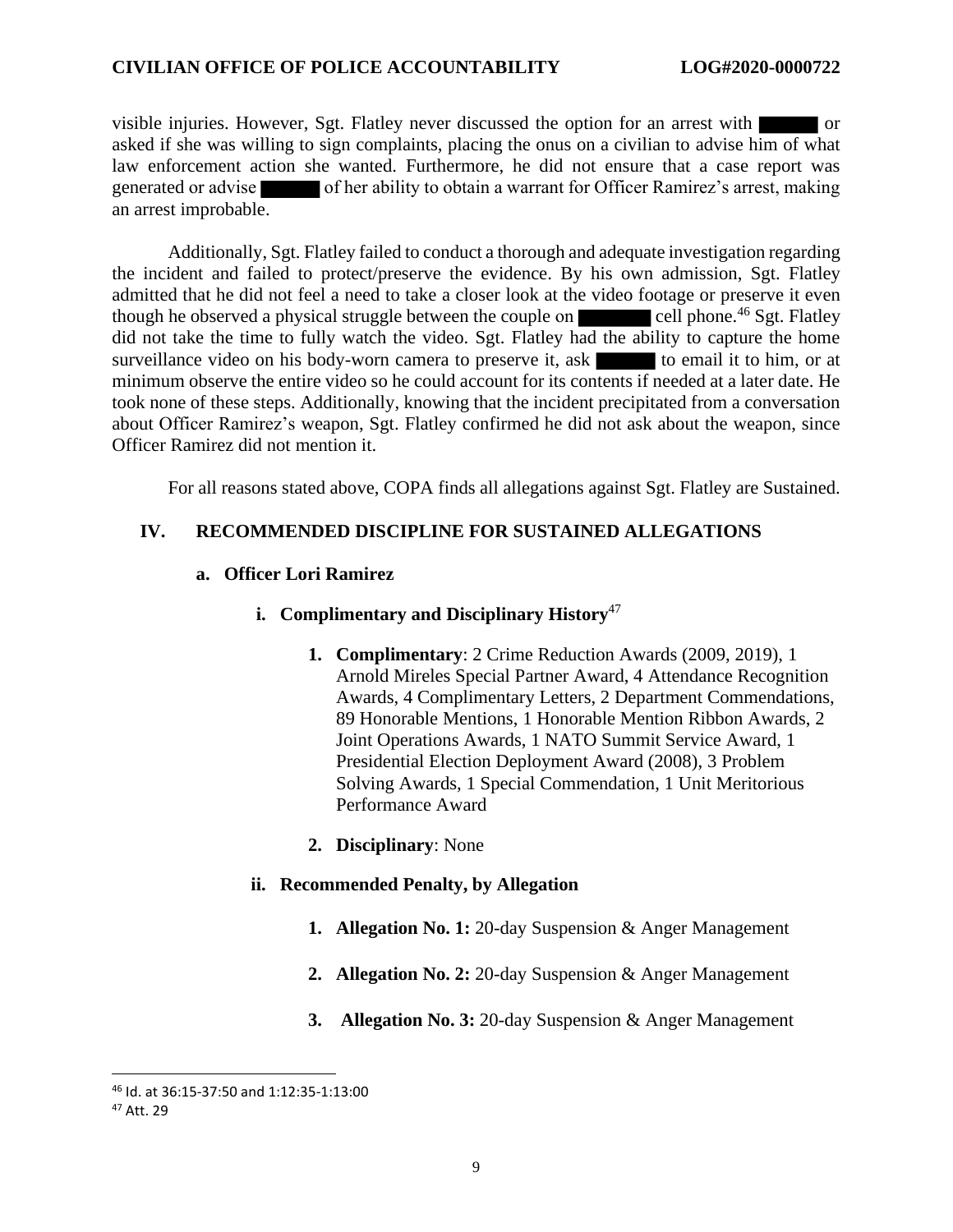- **4. Allegation No. 4:** 20-day Suspension & Anger Management
- **5. Allegation No. 5:** 20-day Suspension & Anger Management
- **6. Allegation No. 6:** 20-day Suspension & Anger Management
- **7. Allegation No. 8:** 20-day Suspension & Anger Management

Officer Ramirez's committed domestic violence against on the date of this incident in a fit of anger. This incident included a threat to shoot None of her actions were acceptable for any individual, let alone a police officer charged with enforcing and upholding the law. However, COPA has also considered Officer Ramirez's willingness to be forthright in her statement and accept responsibility for her conduct overall. Officer Ramirez also asserts that she independently sought assistance from EAP after this incident. Therefore, COPA recommends a 20-day suspension and Anger Management.

## **b. Sgt. Sebastian Flatley**

## **i. Complimentary and Disciplinary History**<sup>48</sup>

- **1. Complimentary**: 3 Crime Reduction Awards (2004, 2009, 2019), 4 Attendance Recognition Awards, 7 Complimentary Letters, 1 Department Commendation, 7 Deployment Operations Center Awards, 137 Honorable Mentions, 1 Honorable Mention Ribbon Award, 1 Joint Operations Award, 1 NATO Summit Service Award, 2 Police Officer of the Month Awards, 1 Presidential Election Deployment Award (2008), 1 Unit Meritorious Performance Award
- **2. Disciplinary**: None

## **ii. Recommended Penalty, by Allegation**

- 1. **Allegation No. 1:** 15-day suspension & Domestic Violence Response Training
- **2. Allegation No. 2:** 15-day suspension & Domestic Violence Response Training
- **3. Allegation No. 3:** 15-day suspension & Domestic Violence Response Training

<sup>48</sup> Att. 30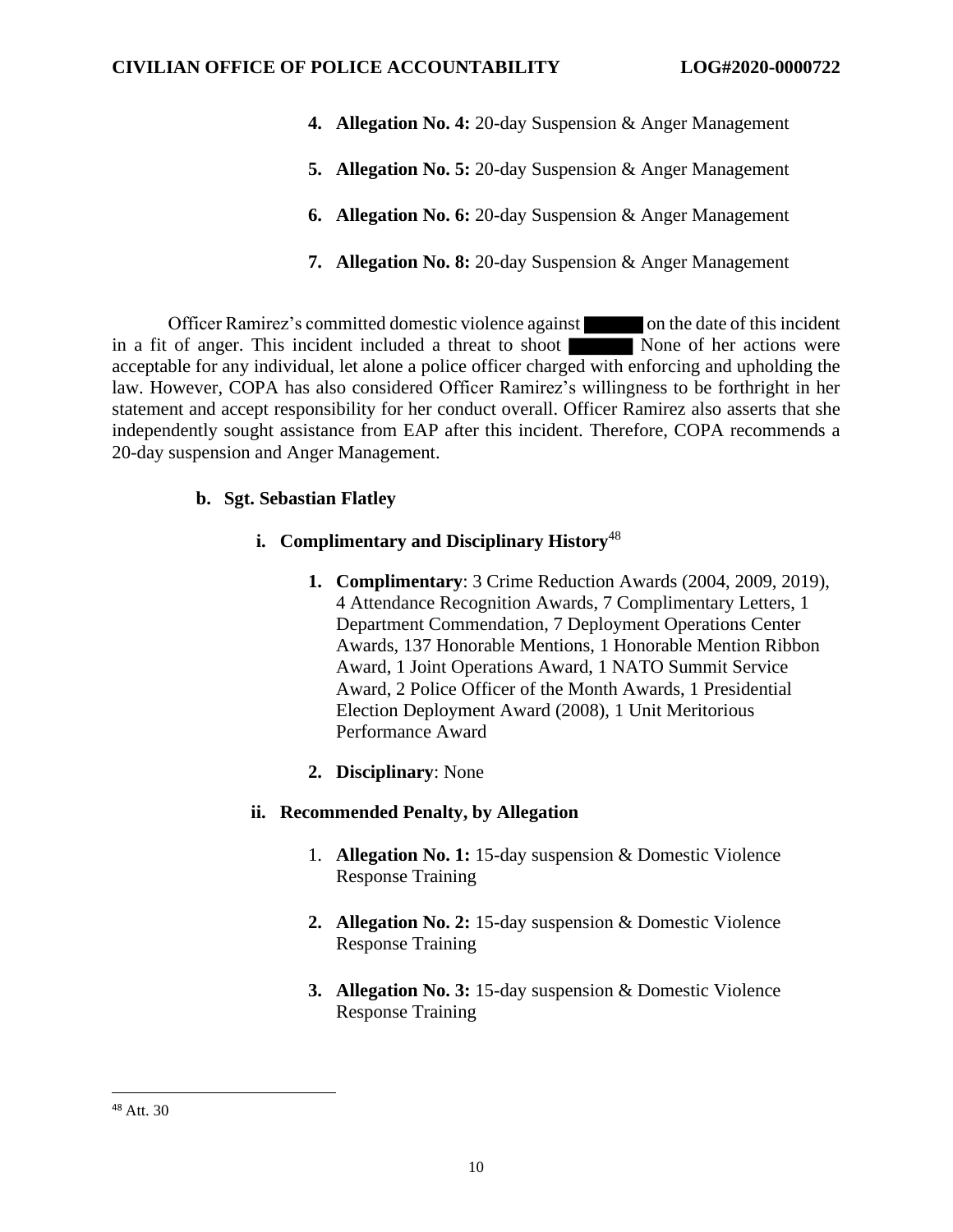There is no question that Sgt. Flatley mishandled his response to the call of domestic violence involving a Chicago Police Officer. How a sergeant responds and handles such cases is critical not only to how the administrative or criminal investigations proceed, but also vital to public trust in the Department. However, COPA has also considered Sgt. Flatley's willingness to be forthcoming when confronted with the allegations. Therefore, COPA recommends a 15-day suspension and additional training regarding domestic violence response.

\_\_\_\_\_\_\_\_\_\_\_\_\_\_\_\_\_\_\_\_\_\_\_\_\_\_\_\_\_\_\_\_\_\_ \_\_\_\_\_\_\_\_\_\_\_\_\_\_\_\_\_\_\_\_\_\_\_\_\_\_\_\_\_\_\_\_\_\_

Approved:



7/27/2021

Matthew Hayman *Deputy Chief Administrator* Date